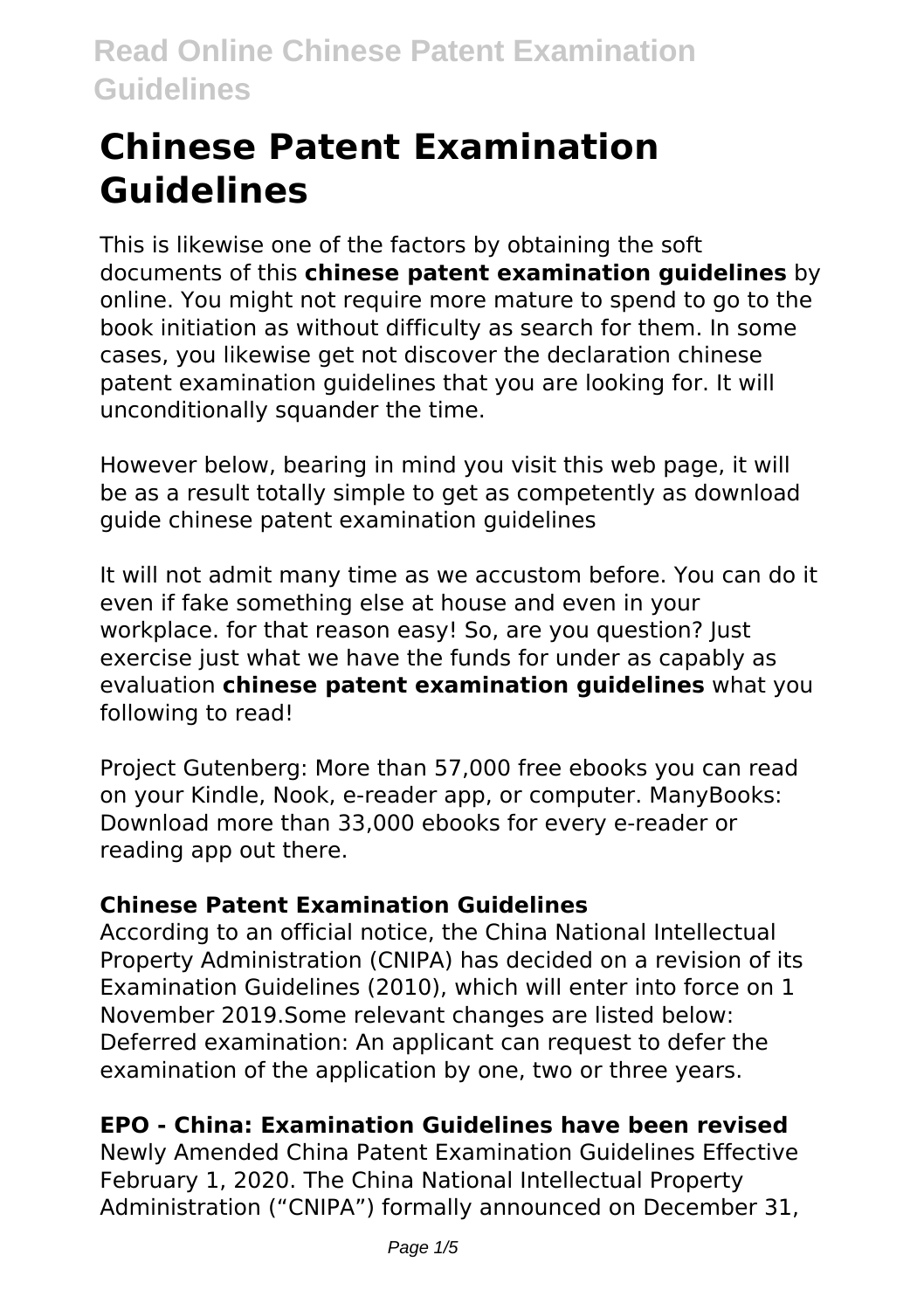2019 the newly amended Patent Examination Guidelines ("the Guidelines") will come into effect on February 1, 2020. The Guidelines were amended to clarify eligible subject matter in patent applications involving artificial intelligence and other new industries.

# **Newly Amended China Patent Examination Guidelines ...**

China announced an amendment to its Guidelines for Patent Examination ("the Guidelines")on December 31, 2019, which was a second amendment made to the Guidelines in 2019. The previous amendment, which was announced on September 23 rd, 2019 and took effect on November 1 st, 2019 addressed a variety of issues in patent examinations.

# **CHINA AMENDED ITS GUIDELINES FOR PATENT EXAMINATION ONCE ...**

Chinese Patent Examination Guidelines China: Examination Guidelines have been revised. According to an official notice, the China National Intellectual Property Administration (CNIPA) has decided on a revision of its Examination Guidelines (2010), which will enter into force on 1 November 2019. Some relevant changes are listed below:

### **Chinese Patent Examination Guidelines**

In November 2019, the China National Intellectual Property Agency (CNIPA) issued new patent examination guidelines for applying China's "inventive step" requirement, the patentability standard...

#### **Application of 'Invention Concept' After New China Patent ...**

Guidelines Patent Examination. The China National Intellectual Property Administration (CNIPA) formally announced on December 31, 2019 the newly amended Patent Examination Guidelines will come into effect on February 1, 2020. The Guidelines were amended to clarify the patentable subject matter in patent applications relating to CII. Most important amendments

# **Newly Amended China Patent Examination Guidelines on**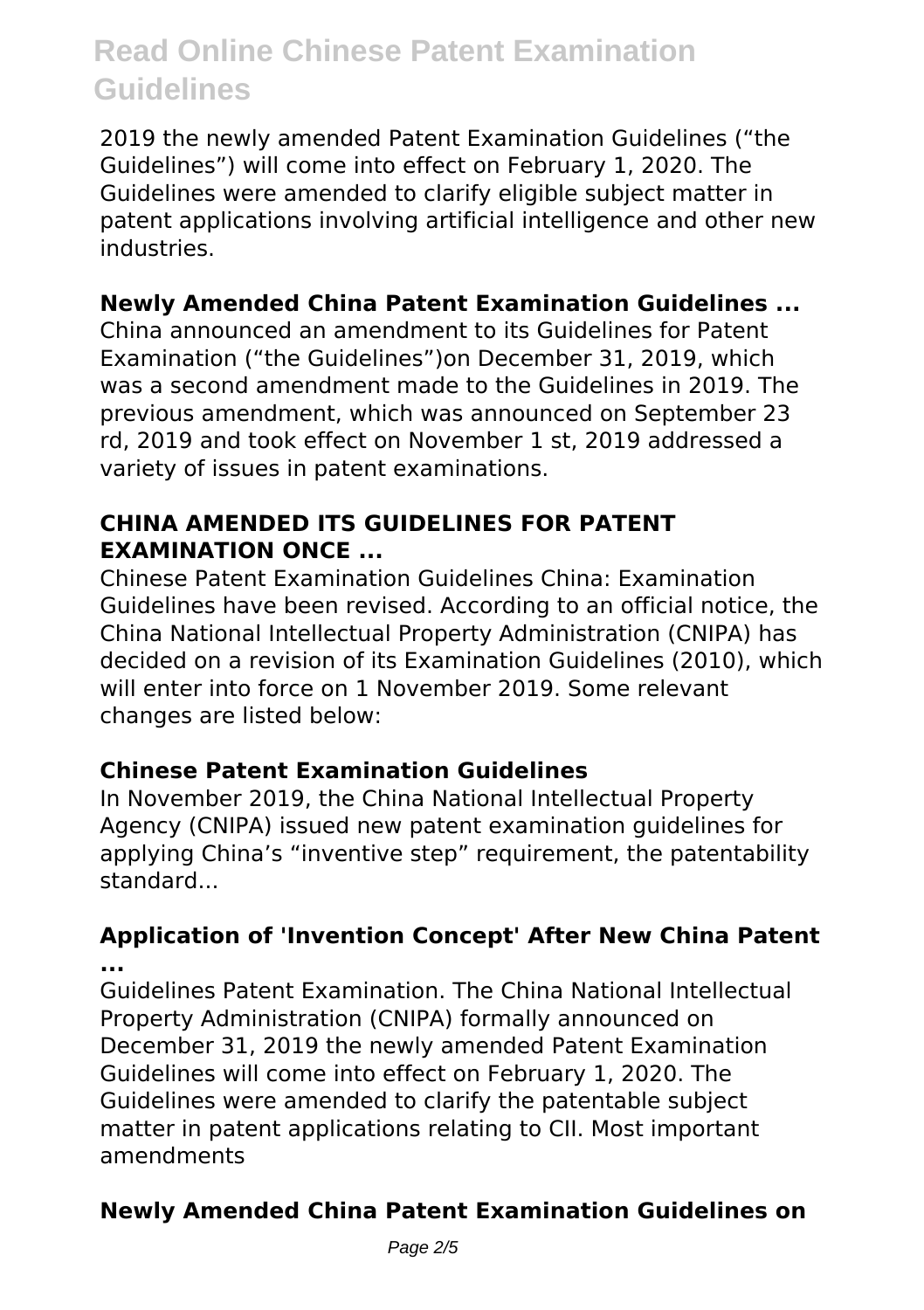**...**

The applicant of a Chinese invention or design patent now has the option to request deferred examination. A deferred examination request for an invention patent application should be submitted together with the request for substantive examination, while that for a design patent application should be made at filing of the patent application.

# **New Patent Examination Guidelines for China - FICPI BLOG**

The China National Intellectual Property Administration (CNIPA) has announced amended Patent Examination Guidelines effective February 1, 2020. The amended guidelines add a Section 6 to Chapter IX of Part Two of the Patent Examination Guidelines, which covers provisions for the examination of invention patent applications that claim mathematical limitations and business methods.

# **CNIPA Announces Amended Patent Guidelines for Patent ...**

In order to address issues arising from the progress of AI technology, the newly revised Chinese Guidelines for Patent Examination (hereinafter referred as Examination Guidelines), which were implemented on February 1 2020, clearly define the examination standards for AI-related inventions. Types of AIrelated inventions permitted in China

# **What are the Chinese examination standards for AIrelated ...**

Three major changes in the revision of the Chinese Patent Examination Guidelines. With the fast development of the Chinese patent landscape, China National Intellectual Property Administration (CNIPA) revises the "Patent Examination Guidelines" (hereinafter referred to as "Guidelines") every few years, so as to meet the changes in light of the new technologies, booming filing numbers and legislative changes.

# **Major changes in the revision of the Chinese Patent ...**

On the last day of 2019, the China National Intellectual Property Administration (CNIPA) announced the latest amended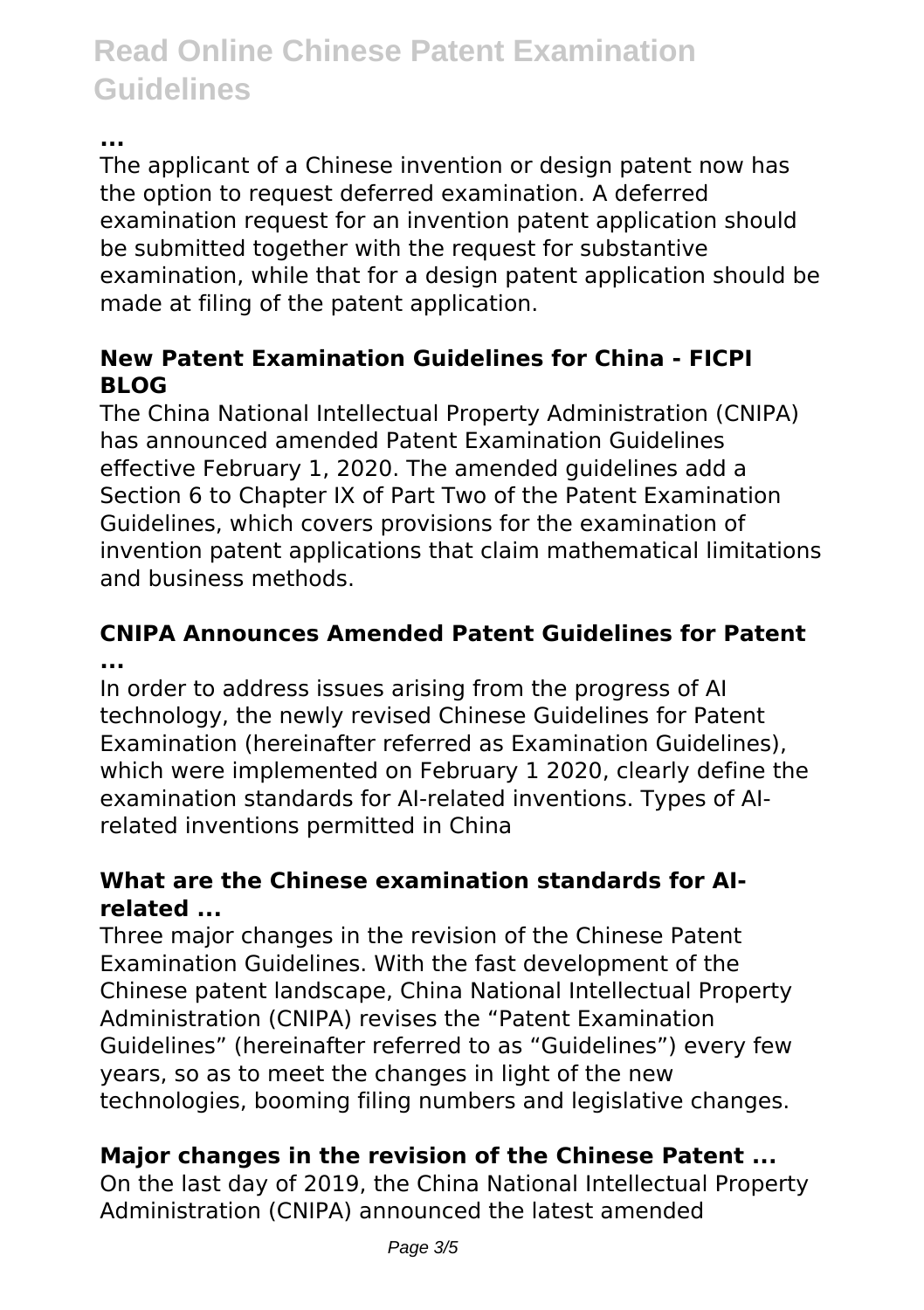guidelines for patent examination effective on 1 February 2020. This amendment was announced only three months after the previous amendment made in September 2019. This unusually speedy amendment to the guidelines reflects the Chinese government's plans to strengthen […]

# **How does the examination of AI and blockchain inventions ...**

Désolé. Actuellement, cette page n'existe pas en français. According to an official notice, the China National Intellectual Property Administration (CNIPA) has decided on a revision of its Examination Guidelines (2010), which will enter into force on 1 November 2019.Some relevant changes are listed below: Deferred examination: An applicant can request to defer the examination of the ...

### **EPO - China: Examination Guidelines have been revised**

with the authors On September 23, China National Intellectual Property Administration ("CNIPA") formally announced the latest Amendment to the Patent Examination Guidelines ("Guidelines"), which will become effective on November 1, 2019. The stated purpose of the Amendment is to improve patent quality and efficiency of examination.

### **Amendments To The Chinese Patent Examination Guideline ...**

The Guidelines are complied by both Chinese patent enforcement authorities and applicants and prescribe in detail the documentation required for filing a patent and the ensuing examination process; and include changes to China's State Intellectual Property Office (SIPO) practice across a range of areas.

#### **Chinese Patent Examination Guidelines: A comparative ...**

The China National Intellectual Property Administration (CNIPA) Guidelines for Patent Examination set detailed rules and explanations for Chinese patent examiners to determine the patentability of an invention, a utility model or a design.

# **Amendments to Guidelines for Patent Examination |**